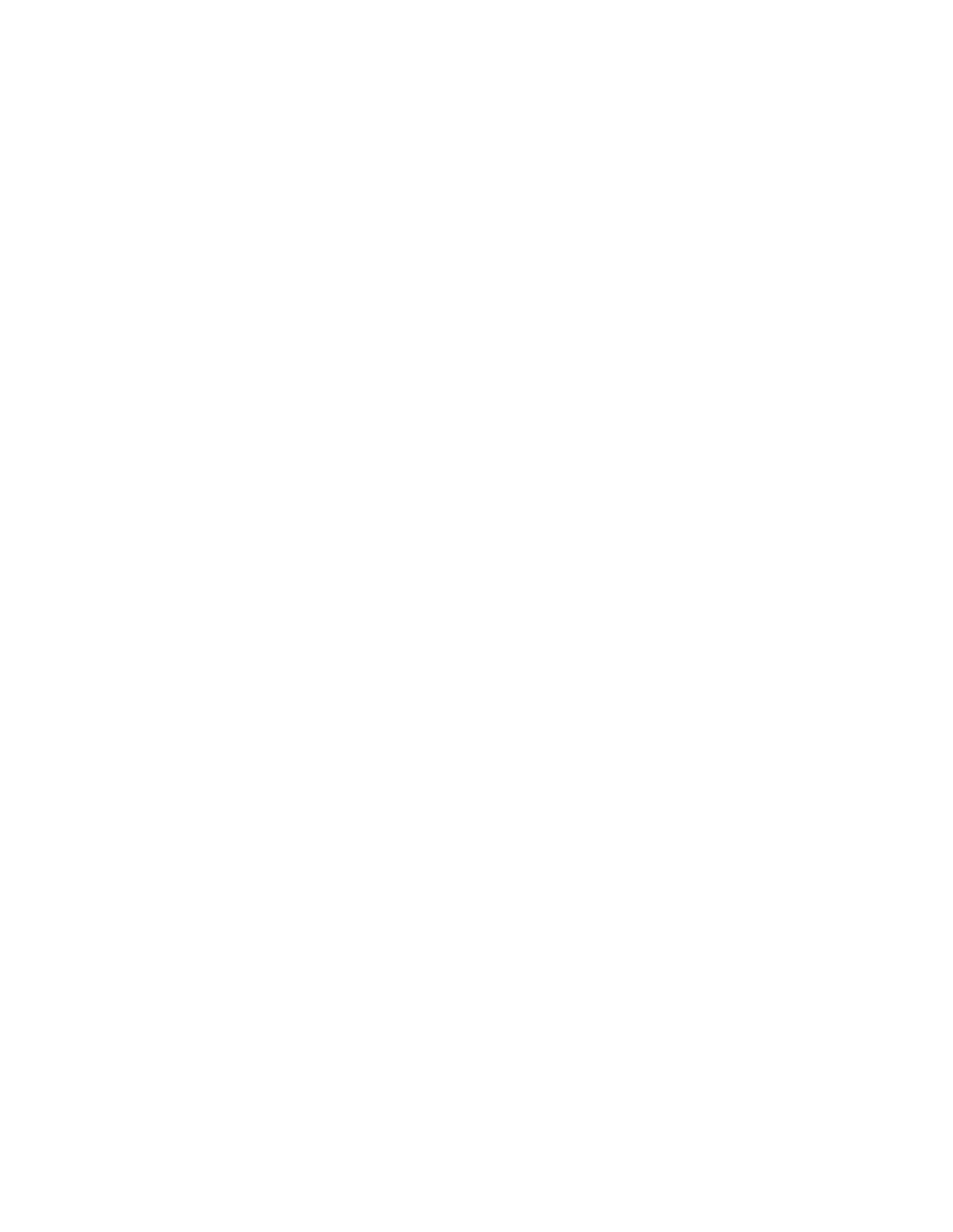Markets are also forward looking, and they price in spread widening long before events actually occur. Of course, past behavior is no predictor of future results, but we have seen a similar scenario play out before. The 2013 taper tantrum produced the last rising yield and spread widening event, resulting in the only other negative year for MBS in the last 25. The following year (2014), as the tapering process was ongoing, agency MBS spreads actually ground tighter, and the sector rose by over 6%.

While monetary policy across the globe in 2022 will ultimately depend to a large extent on the path of the pandemic, we believe our economy learns to cope better with each new wave. In 2022, we expect the long end of the yield curve  $-$  longer maturity bonds with yields that are 10 years or greater  $-$  towake up to the fact that inflation is not as transitory as it initially seemed. Although we don't expect inflation to stay at the 7% annualized rate, we do expect it to stay well above the Fed's 2% target for the foreseeable future. While transitory inflation components will eventually work their way through as the year progresses, higher wages and elevated home price appreciation could potentially keep inflation well above target for the foreseeable future.

With elevated inflation, we expect to see continued rising bond yields across the curve. Although the Treasury curve always flattens during Fed tightening cycles, we also expect the market to price in a much higher terminal rate  $-$  arate that is consistent with full employment and capacity utilization and stable prices — than its currently reflecting, which will allow the long end to leak higher. As it stands now, the market expects the terminal fed funds rate for this cycle to be around 1.5%; however, elevated inflation will mean this number should be significantly higher and something the bond market will have to reprice in 2022.

We believe that agency MBS investors may outperform in the rising rate environment we foresee by investing in bonds with higher coupons. The elevated prepayment speeds of 2021 in higher coupon pools are likely to slow in 2022, and these coupons offer less extension risk than lower-coupon agency MBS. Investors in the agency MBS market can also protect themselves from extension risk by investing in the collateralized mortgage obligations (CMO) market, which can offer more structural protection than typical pass-through securities, which are a pool of fixed-income securities backed by a package of assets. Last but not least, we expect the floating-rate CMO market to also become a more attractive place for agency MBS investors to hide out from rising bond yields as the Fed hiking cycle gets underway.

**Bottom line:** Elevated inflation has forced the Fed's hand to remove accommodation from the bond market much earlier than originally anticipated. As the Federal Reserve winds down its quantitative easing (QE4) program in Q1 2022 and removes the training wheels from the bond market, look for added volatility across the Treasury market and risk assets in 2022. Agency MBS investors should look to protect themselves from rising bond yields and mortgage rates by migrating up in coupon to pools that stand to benefit more from a possible slowdown in prepayments.

**ICE BofA U.S. MBS Index** tracks the performance of U.S. dollar-denominated investment-grade asset-backed securities publicly issued in the U.S. domestic market.